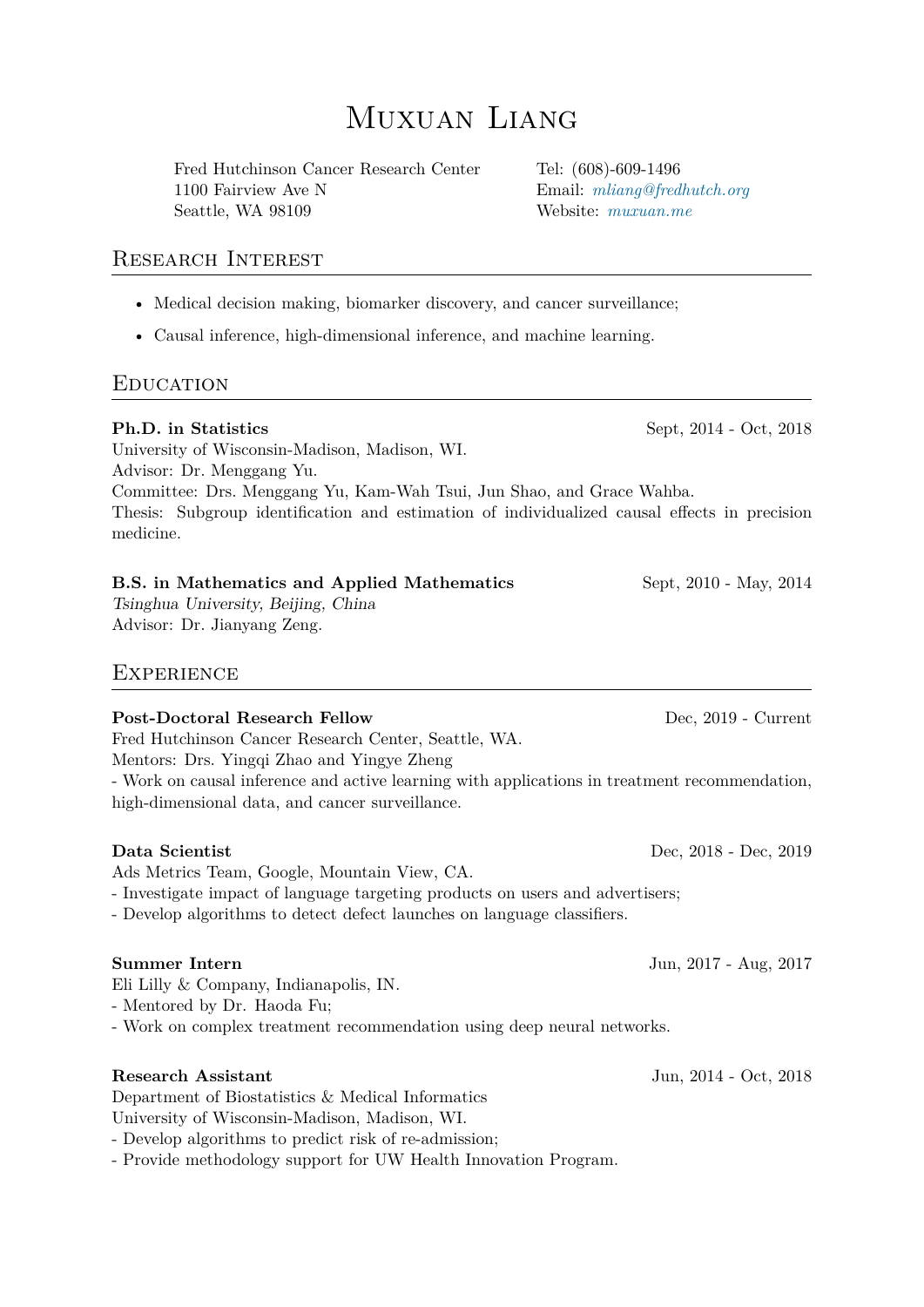## SELECTED HONORS AND AWARDS

| ASA Biometrics Section Travel Award (\$1500)                 | 2018 |
|--------------------------------------------------------------|------|
| Poster Award on NIC-ASA & ICSA Midwest Joint Meeting (\$500) | 2018 |
| Summer Optimization Program at SAMSI                         | 2016 |
| Zeng Geru Scholarship                                        | 2013 |
| Asia Science Camp in Israel (Representative of China)        | 2012 |
|                                                              |      |

## **PAPERS**

Google Scholar: *https://scholar.google.com/citations?user=7MuuifUAAAAJ&hl=en*

#### **Published:**

Statistical Methodology

- 1. Li, Y., **Liang, M.**[, Mao, L., and Wang, S. \(2021\). Robust estimation an](https://scholar.google.com/citations?user=7MuuifUAAAAJ&hl=en)d variable selection for the accelerated failure time model. *Statistics in Medicine (Accepted).*
- 2. **Liang, M.**, and Zhao, Y.Q. (2021). Comment on "More efficient policy learning via optimal retargeting" and "Learning optimal distributionally robust individualized treatment rules". *Journal of the American Statistical Association (Accepted).*
- 3. **Liang, M.**, and Yu, M. (2020). A Semiparametric Approach to Model Effect Modification. *Journal of the American Statistical Association (In print).*
- 4. **Liang, M.**, Ye, T., Fu H. (2018). Estimating Individualized Optimal Combination Therapies through Outcome Weighted Deep Learning Algorithms. *Statistics in Medicine, 37(27), 3869-3886.*
- 5. Huling, J. D., Yu, M., **Liang, M.**, Smith, M. (2018). Risk prediction for heterogeneous populations with application to hospital admission prediction. *Biometrics, 74(2), 557- 565.*
- 6. Zhang, S., **Liang, M.**, Zhou, Z., Zhang, C., Chen, N., Chen, T., and Zeng, J. (2017). Elastic restricted Boltzmann machines for cancer data analysis. *Quantitative Biology, 5(2), 159-172.*
- 7. **Liang, M.**, Li, Z., Chen, T., and Zeng, J. (2014). Integrative data analysis of multiplatform cancer data with a multimodal deep learning approach. *IEEE/ACM Transactions on Computational Biology and Bioinformatics, 12(4), 928-937.*

#### Biomedical Applications

8. Park, J., **Liang, M.**, Alpert, J. M., Brown, R. F., and Zhong, X. (2021). The Causal Relationship Between Portal Usage and Self-Efficacious Health Information–Seeking Behaviors: Secondary Analysis of the Health Information National Trends Survey Data. *Journal of Medical Internet Research, 23(1), e17782.*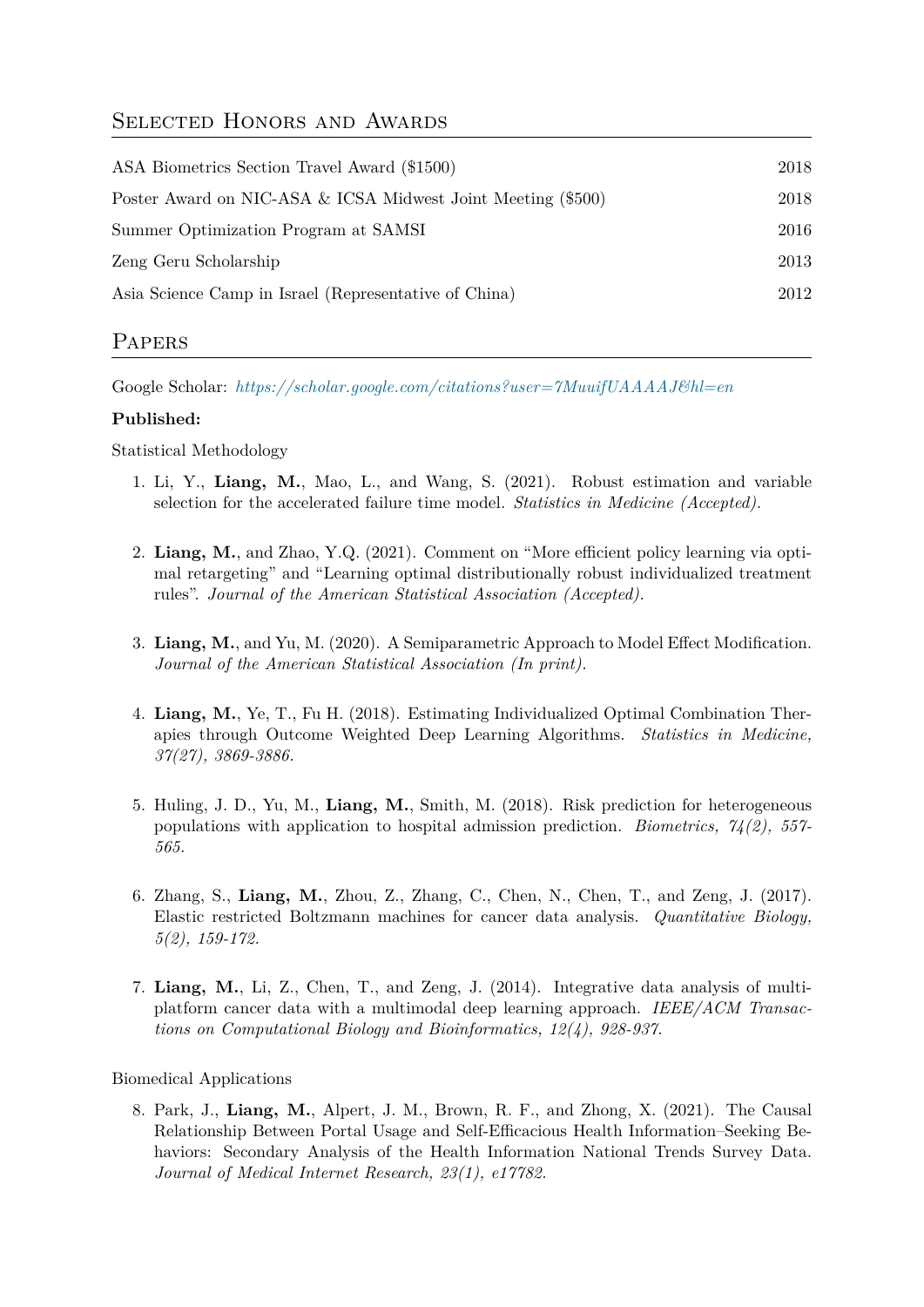- 9. Zhong, X., Park, J., **Liang, M.**, Shi, F., Budd, P. R., Sprague, J. L., and Dewar, M. A. (2020). Characteristics of patients using different patient portal functions and the impact on primary care service utilization and appointment adherence: retrospective observational study. *Journal of Medical Internet Research, 22(2), e14410.*
- 10. Zhong, X., **Liang, M.**, Sanchez, R., Yu, M., Budd, P. R., Sprague, J. L., and Dewar, M. A. (2018). On the effect of electronic patient portal on primary care utilization and appointment adherence. *BMC Medical Informatics and Decision Making, 18(1), 1-12.*
- 11. Coriano, C.G., Liu, F., Sievers, C.K., **Liang, M.**, Wang, Y., Lim, Y., Yu, M. and Xu, W. (2018). A Computational-Based Approach to Identify Estrogen Receptor *α*/*β* Heterodimer Selective Ligands. *Molecular Pharmacology, 93(3), 197-207.*

#### **Under Review/Revision:**

- 12. **Liang, M.**, Ning, Y., Smith, M., and Zhao, Y.Q.. Statistical Inference of Decision Rules under a Non-differentiable Convex Surrogate Loss in a General Classification Framework. *Submitted.*
- 13. **Liang, M.**, Mao, L., and Chen, G.. Learning Optimal Individualized Treatment Rule under Generalized Value Function. *Submitted.*
- 14. **Liang, M.**, Choi, Y.G., Ning, Y, Smith, M., and Zhao, Y.Q.. Estimation and Inference on High-dimensional Individualized Treatment Rule in Observational Data using Splitand-pooled De-correlated Score. arXiv:2007.04445.
- 15. **Liang, M.**, and Yu, M.. Relative Contrast Estimation and Inference for Treatment Recommendation. arXiv:2010.13[904](https://arxiv.org/pdf/2007.04445.pdf)
- 16. **Liang, M.**, Zhong, X., and Park, J.. Learning a High-dimensional Classification Rule using Auxiliary Outcomes. [arXiv:201](https://arxiv.org/pdf/2010.13904.pdf)1.05493
- 17. Mafee, M., Buhalog, B., **Liang, M.**, Xu, Y., and Aylward, J.. Length-to-width ratio in Mohs defects: what is the [golden rule.](https://arxiv.org/pdf/2011.05493.pdf) *Under review.*
- 18. Vardar, B., Meram, E., Karaoglu, K., **Liang, M.**, Yu, M., Laeseke, P., and Ozkan, O.. Radioembolization followed by Transarterial Chemoembolozation in Hepatocellular Carcinoma. *Under review.*

#### **In Preparation:**

19. **Liang, M.**, and Zhao, Y.Q.. Active clinical trial for high-dimensional individualized treatment rules. *In preparation.*

#### **Book Chapter:**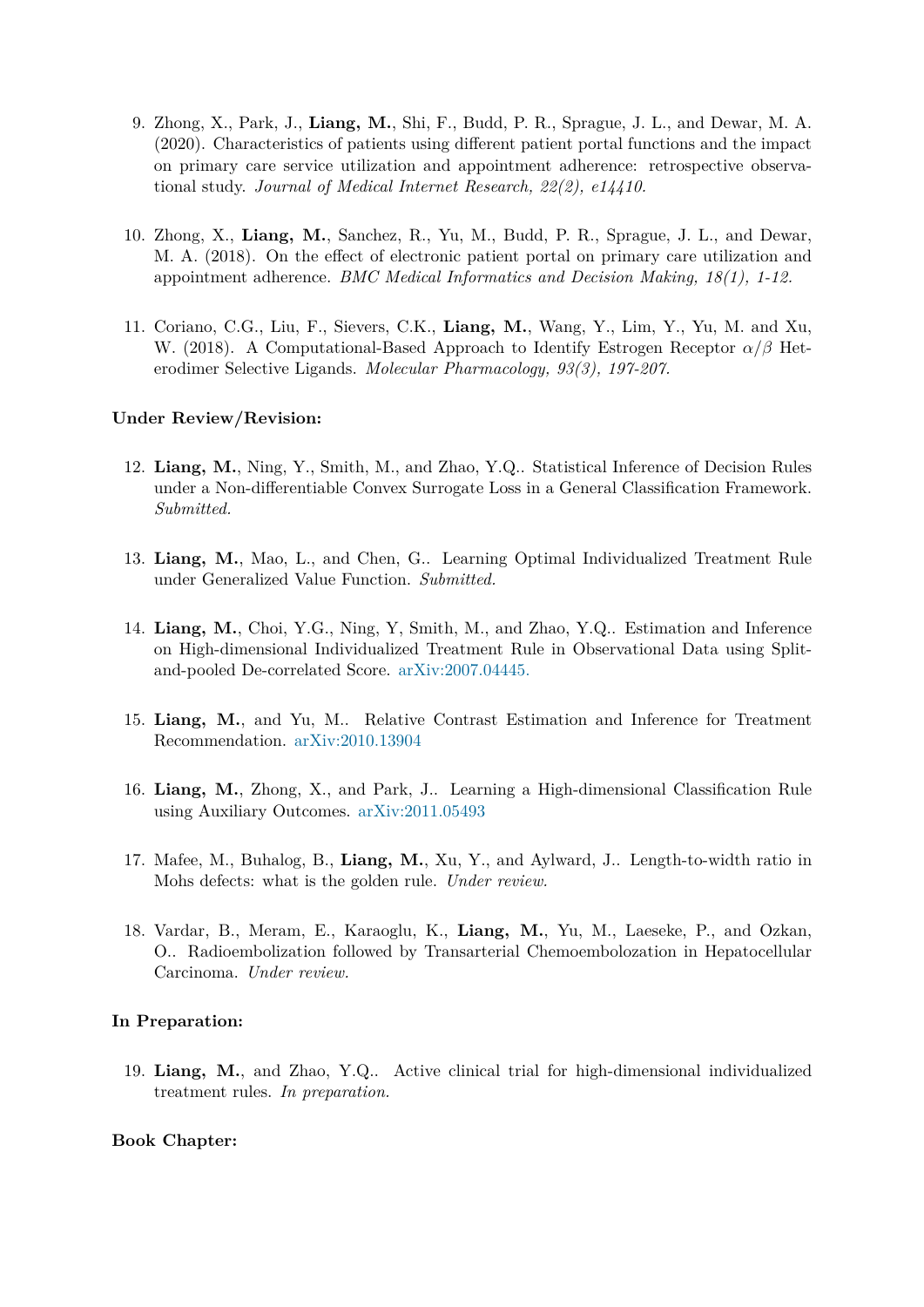**Liang, M.**, and Zhao, Y.Q.. Estimation and inference of individualized treatment rules using efficient augmentation and relaxation learning. *In preparation.*

#### Talks

"Can a joint model improve targeted label prediction?"

- INFORMS Annual Meeting, Anaheim, CA., 10/2021.

"Relative contrast functions for individualized treatment recommendation."

- Joint Statistical Meetings 2021 (online), 08/2021.
- ENAR Spring Meeting 2021 (online), 03/2021.

"Indirect and direct learning of optimal individualized treatment rule."

- College of Health Solutions, Arizona State University, 05/2021.
- Department of Statistics, Purdue University, 03/2021.
- Biostatistics Department, MD Anderson Cancer Center, 02/2021.

"Learning a high-dimensional classification rule using auxiliary outcomes: A transfer learning approach."

- INFORMS Annual Meeting 2020 (online), 11/2020.
- Seminar Series, Fred Hutchinson Cancer Research Center, 08/2020.

"Can a joint model improve targeted label prediction? Conditions and approaches."

- HIP Meeting, Madison, WI., 06/2020.

"Estimation and inference on high-dimensional individualized treatment rule in observational data using split-and-pooled de-correlated score."

- Seminar Series, Fred Hutchinson Cancer Research Center, 05/2020.
- ENAR Spring Meeting 2020 (online), 03/2020.
- NeurIPS 2019, Vancouver Convention Center, Vancouver, CA., 12/2019.

"On the effect of electronic patient portal on primary care utilization."

- INFORMS Annual Meeting 2019, Seattle, USA, 10/2019.

"Ranking patients based on relative treatment effect with fairness."

- Winner poster on NIC-ASA & ICSA Midwest Joint Meeting, 10/2018.
- "A semiparametric approach to model effect modification."
	- Awardee talk, Joint Statistical Meetings, Vancouver, Canada, 08/2018.
	- Invited talk, SGSA, Madison, WI., 03/2018.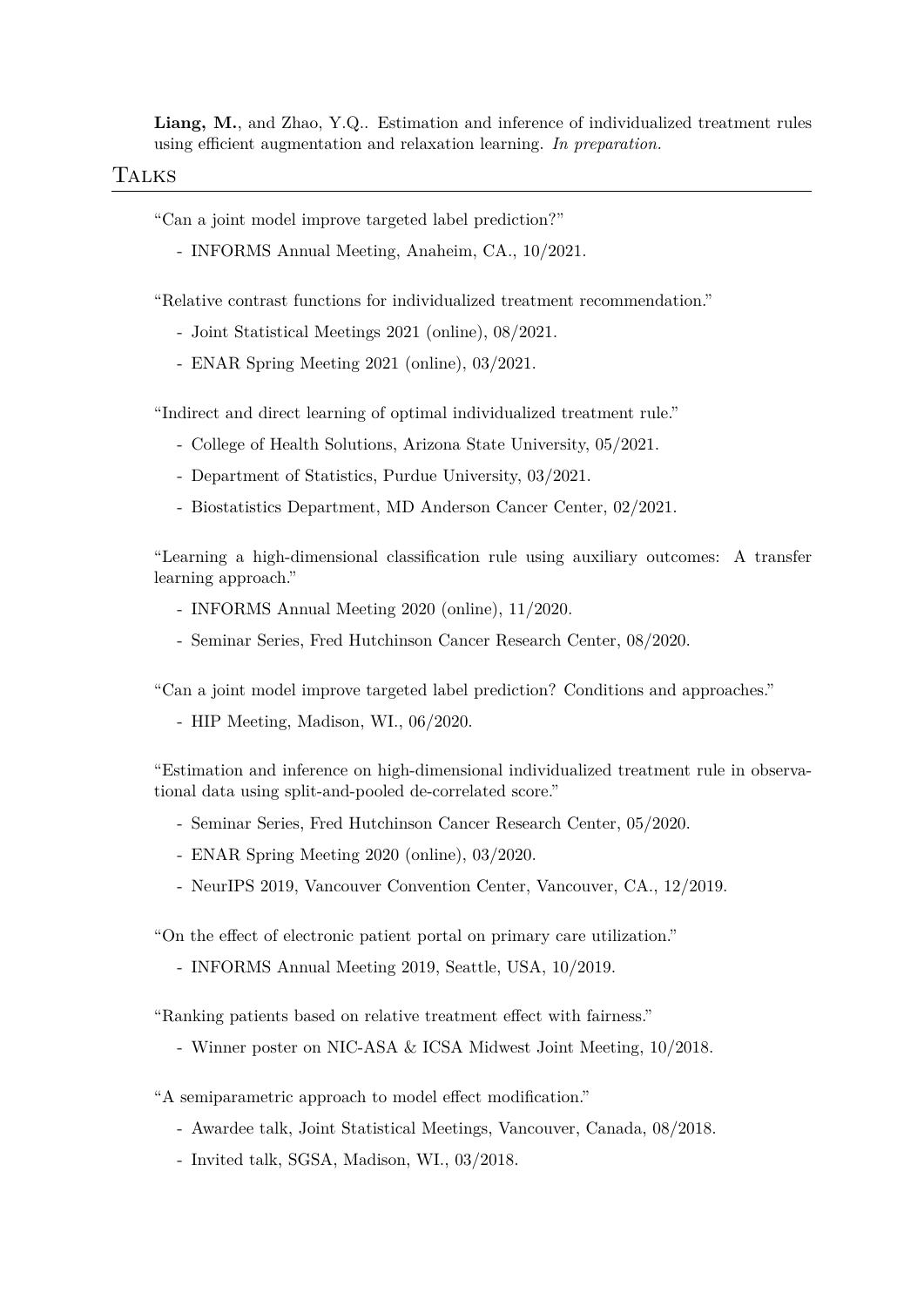# Teaching and Mentoring

# **Teaching Assistant** Jun, 2016 - Dec, 2016 Course Title: STAT 741 Survival Analysis (Graduate level) Department of Biostatistics & Medical Informatics University of Wisconsin-Madison, Madison, WI. - Held discussion, graded assignments and exams, evaluated students. **Co-mentored Student:** Jaeyoung Park, Ph.D. candidate Dec, 2019 - Present Department of Industrial and Systems Engineering University of Florida, Gainesville, FL. - Co-mentored with Dr. Xiang Zhong and has published two papers.

- Invited external Ph.D. committee member.

## **SOFTWARE**

**ITRInference**: Estimation and inference of a high-dimensional individualized treatment rule.

- R-based package;
- [Incorpora](https://github.com/muxuanliang/ITRInference)te bespoke choices to fit nuisance parameters.

**RobustAFT**: A unified Expectation-Maximization (EM) approach with the L1-norm penalty for the accelerated failure time model.

- R-based package;
- [Consider](https://github.com/muxuanliang/RobustAFT) multiple robust loss function for variable selection with right-censored data.

**iMAVE**: Dimension reduction for individualized treatment effect.

- R-based package with C**++** backend using Eigen library for linear algebra;

**[VennLa](https://github.com/muxuanliang/iMAVE)sso**: Variable selection for heterogeneous populations (with Dr. Jared Huling).

- R-based package with C**++** backend using Eigen library for linear algebra;
- [Implem](https://github.com/jaredhuling/vennLasso)ent alternating direction method of multipliers (ADMM) algorithm.

**Multideep**: Integrative data analysis of multi-platform cancer data using deep Boltzmann machine.

- Matlab code;
- [Implem](https://github.com/muxuanliang/multideep)ent stochastic gradient descent with bespoke structure of deep neural networks;
- Paper and code are cited over 150 times by the end of year 2020.

### Technical Skills

Programming Langauges: R, Python, C**++** , GoLang (MapReduce). Software: MATLAB, SQL, SAS.